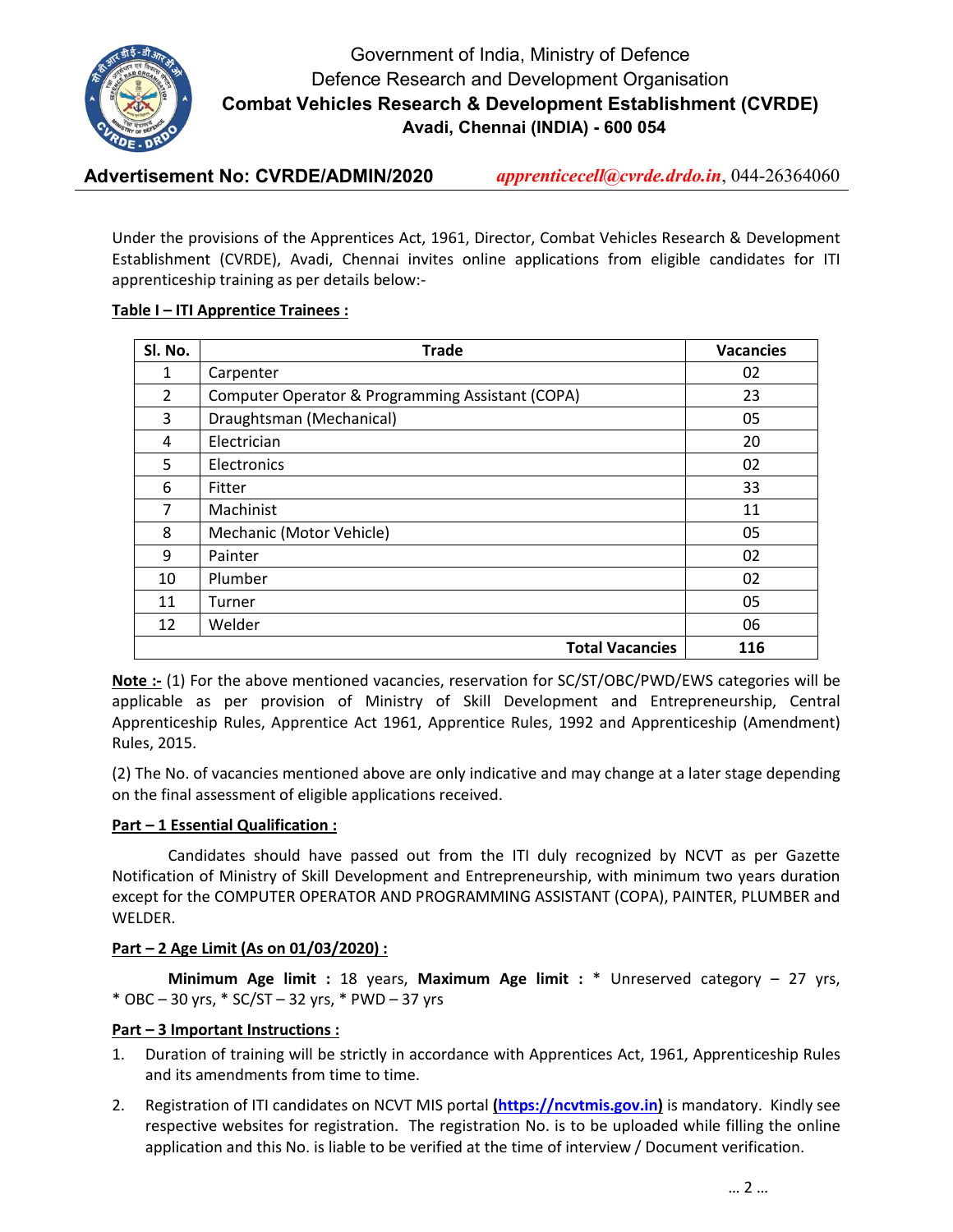- 3. For Apprentice trainees, candidates who have passed in the year 2017/2018/2019 are only eligible to apply. Candidates who have passed the qualifying exam earlier than 2017 are not eligible.
- 4. Candidates with Diploma / Graduate in any discipline qualification are not eligible to apply.
- 5. OBC certificate whose validity has expired would not be accepted.
- 6. Candidates having ITI certificate from NCVT Board is eligible for apply.
- 7. Only applications submitted online will be accepted.
- 8. Applications of those candidates who have appeared in the qualifying examination but whose results have not been declared as on 01/03/2020 will not be considered for training. Provisional Degree Certificates of qualifying exam would however be acceptable during the time of joining, but final NCVT certificates shall have to be submitted as & when received.
- 9. Those candidates who have completed the qualifying examination as regular candidates are only eligible to apply.
- 10. Candidates who have already undergone apprenticeship training or at present undergoing apprenticeship training under any organization are not eligible to apply.
- 11. Candidates with more than one year work experience are not eligible to apply.
- 12. No TA/DA shall be given to the candidates for Interview / Document verification / Joining CVRDE.
- 13. The apprentices will not be provided any Quarters / Hostel accommodation by this establishment during the entire training period.

#### Part – 4 General Instructions :

- 1. It should be noted that the selection and training of apprentices are strictly in compliance with the provisions of Apprentice Act 1961 and NO EMPLOYMENT IS GUARANTEED TO THE APPRENTICES ON COMPLETION OF THEIR TRAINING.
- 2. Candidates before filling the application form shall ensure that they fulfill all the eligibility conditions for the apprenticeship training. If at any stage of selection or even after selection and joining or during training, it comes to notice that the candidate/trainee does not fulfill any of the eligibility conditions or the facts stated are not true or the documents enclosed by the applicant are false/forged, the candidature / appointment / joining of such individual shall be withdrawn immediately without assigning any reason.
- 3. All applicants are required to bring copy of documents mentioned below along with the printout of the application form during interview/document verification:- Documents to be enclosed : (1)  $10^{th}$  (or)  $12^{th}$  Mark sheet and Certificate (2) ITI Mark sheets and NCVT Certificate (3) Caste Certificate (if applicable) (4) Aadhaar Card
- 4. Candidates will be informed through email mentioned in their application form regarding status of the selection.
- 5. Candidates finally selected will have to produce valid police verification certificate at the time of joining from their place of last residence (for at least past one year) / permanent address.

### Part – 5 Duration of Training & Stipend :

Candidates finally selected for the apprenticeship training for ONE YEAR, will be eligible for stipend as per Govt. of India rules as applicable and current stipend are given below.

- 1. For COPA, PAINTER, PLUMBER & WELDER Rs.7700/- per month.
- 2. For OTHER TRADES Rs.8050/- per month.
- 3. No other allowances will be paid during the entire period of Apprenticeship training.